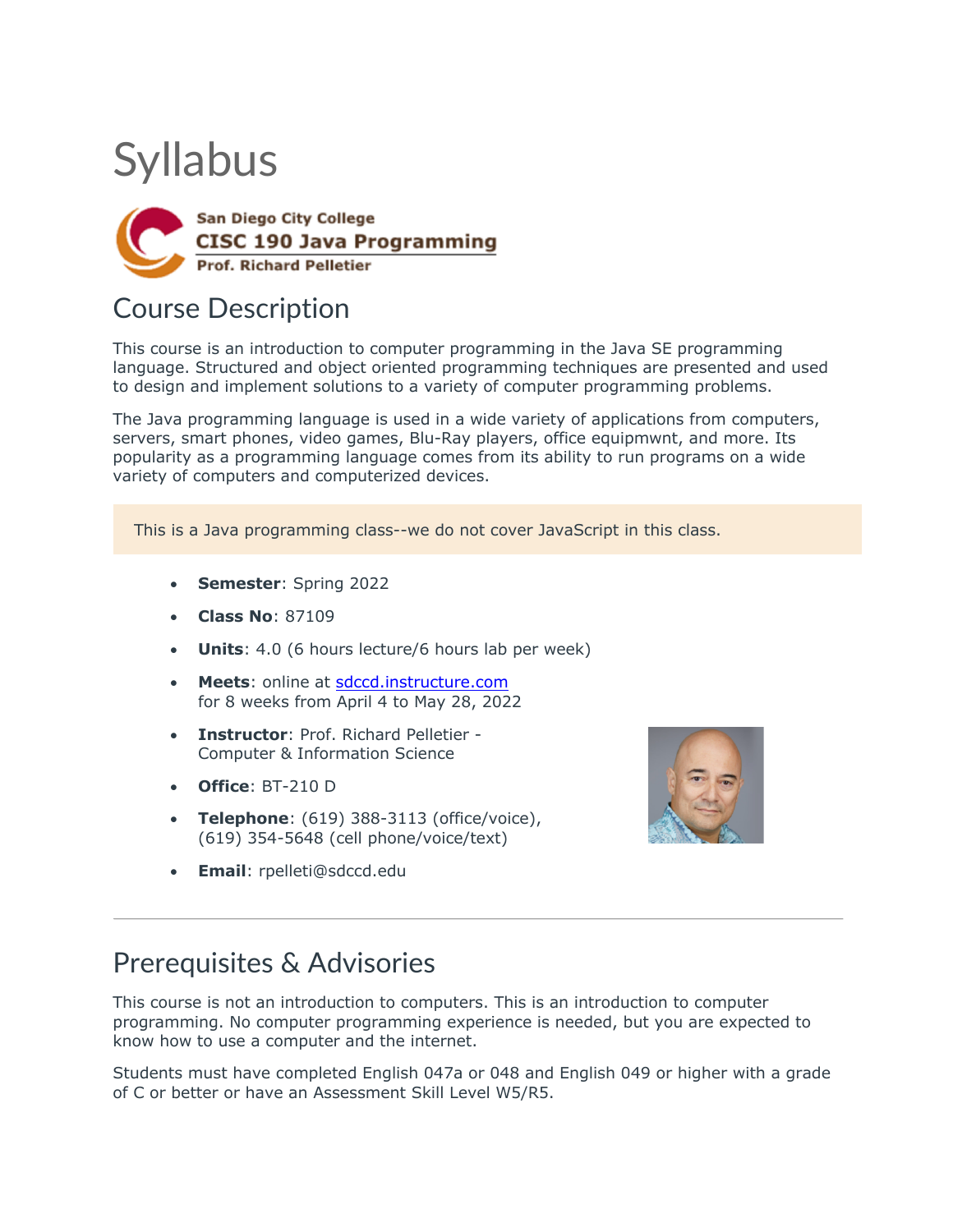If you are new to computer programming, do not take more than one computer programming class at the same time. The similarities and differences will make it difficult for many students. It is like trying to learn Spanish and German at the same time.

## Student Learning Outcomes

Create classes with methods that carry out tasks using Java programming.

Upon successful completion of this course, the student will be able to...

- 1. Create simple to intermediate level applications using the standard I/O routines in Java SE.
- 2. Understand and be able to apply the various data types and structures in Java SE.
- 3. Understand and use basic object oriented programming techniques.
- 4. Understand and use procedural abstraction and top-down design.
- 5. Create programs that store and access data to and from files.
- 6. Create a Java application that uses a GUI with JavaFX.

After taking this class you will not be a Java programmer--there is a lot more to learn about Java programming and computer science than what is covered in this one class. You will have the basic knowledge for computer programming that will help you get started in more advanced classes in computer science.

### Course Content

- 1. Introduction to Computers
- 2. Java Fundamentals
- 3. Decision Structures
- 4. Loops & Files
- 5. Methods
- 6. Classes & Objects
- 7. Inheritance
- 8. Arrays & ArrayList Class
- 9. GUI Applications with JavaFX
- 10. Exceptions

# Required Course Materials

For this class you will need the following:

- Textbook Revel eText
- Software jGRASP & Java SDK
- Internet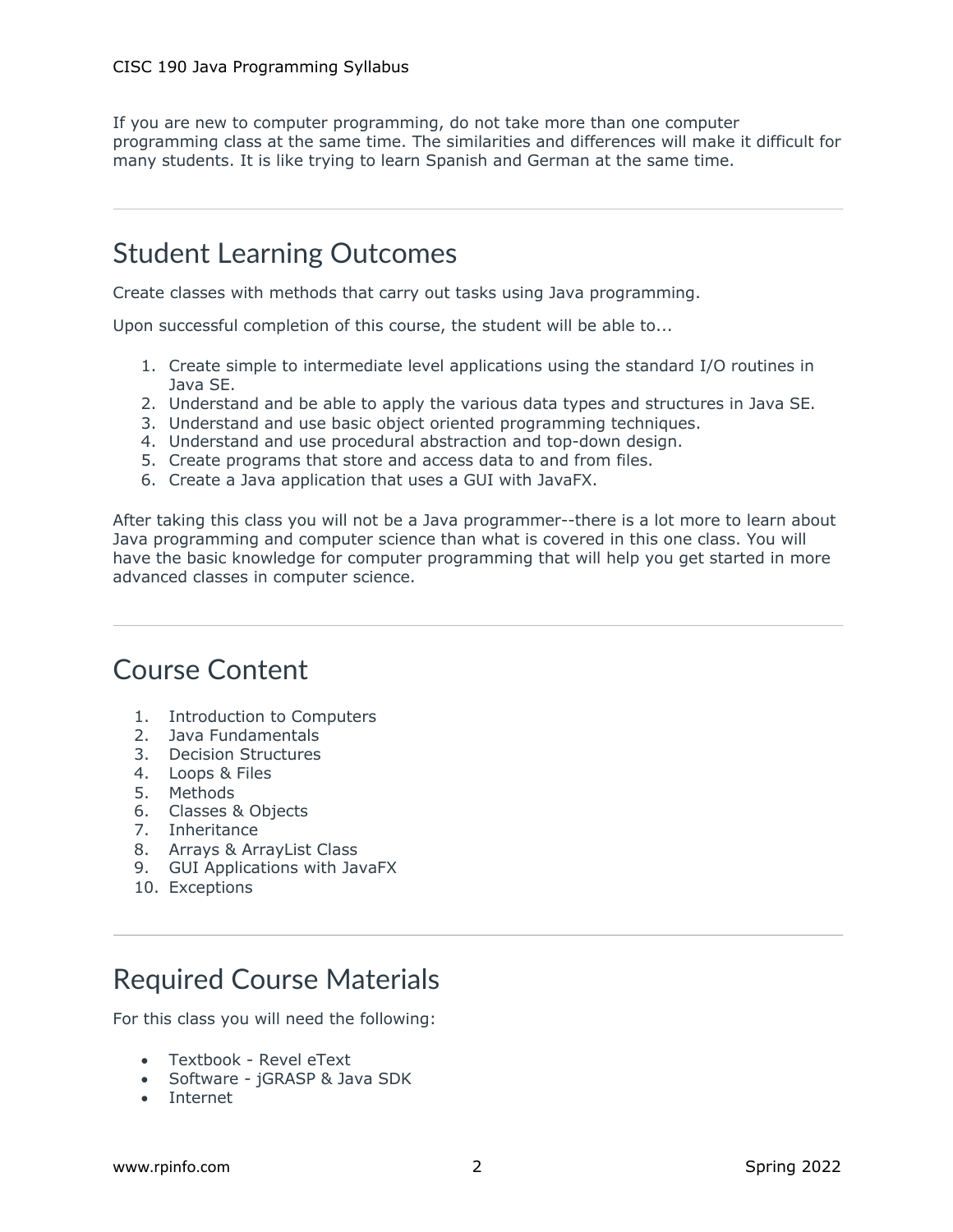### **Textbook**

We will be using **Starting Out with Java**, as an eText in **Revel**. We will be using Revel for our textbook, exercises, assignments, and quizes. On the first day of class, I will show you how you can get Revel free for 14 days. After that, if you want to continue in this class, you will have to buy an access code from the City College Bookstore (www.bookstore.sdccd.edu/city) or through the publisher, Pearson.



If you get your access code from the college bookstore, note that they cannot send it by email and you will have to wait for a physical card to come in the mail before you can use it.

It is not possible to buy a used version of Revel, nor is is possible to share one copy--you must have your own access to Revel.

#### Software

We will be using the following software (available free):

- Oracle **Java SE JDK** (including the JRE) (www.oracle.com/technetwork/java/javase/downloads)
- Auburn University **jGRASP** (www.jgrasp.org)

This software runs on any computer that can run Java which includes Windows PCs and MacOS computers, but not Chromebooks or tablets.

#### Internet

This should go without saying, but when you enroll in an online class, you will need reliable access to the internet. Slow, unreliable internet will affect your grade because most of the assignments are online. If your internet is slow or unreliable, you may have to redo your exercise, quiz, or assignment.

# Class Format

CISC 190 is a 4 unit course that normally meets for 3 hours lecture and 3 hours lab per week for 16 weeks, but our class is in an 8 week session, so we must cover twice as many hours per week. We will use Canvas to take this class online. You will need access to the internet to use Canvas.

Each week we will be reading at least two chapters in the textbook, do a number of exercises, quizzes, and assignments.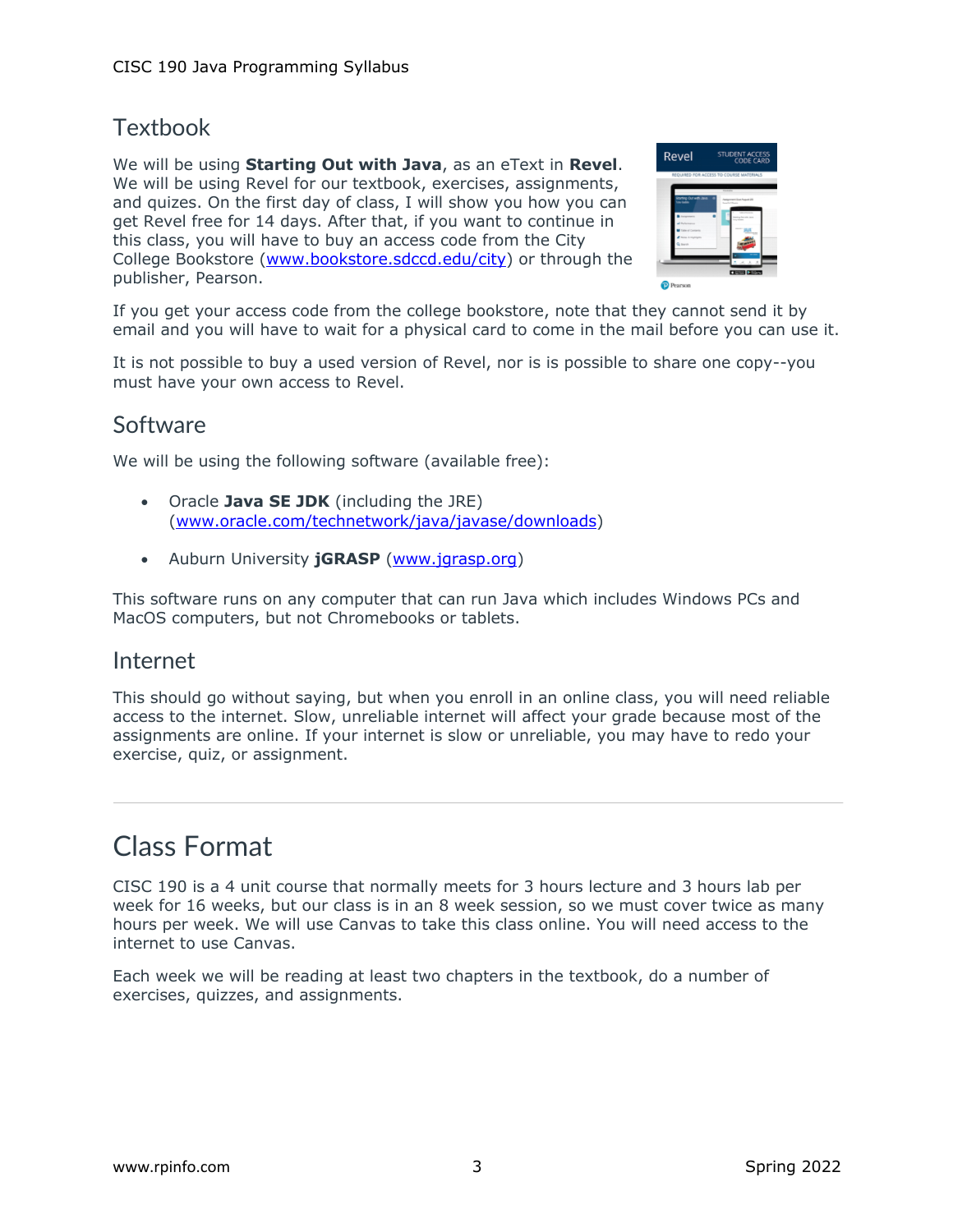For each chapter:

- 1. Read the chapter in Revel.
- 2. Do the chapter quiz in Canvas.
- 3. Do the programming assignments in jGRASP using Java with specifications from Revel and Canvas.

Each week I will post the assignments on **Monday** and everything will be due by 11:45 PM on **Saturday**.

I do not assign anything on Sunday, but you may read ahead and prepare for Monday's lesson on that day if you like.

# Communications

Each week I will post a new lesson on the Home page and a message in Canvas Inbox. From time-to-time it may be necessary for me to let you know of changes or updates to the class materials, so check your Canvas Inbox messages every time you log in to Canvas.

Student-Teacher confidentiality is important to me. I will only discuss your grades with you in Canvas Inbox. Because I have no way of identifying you through your email, if you contact me by email, I will ask you to contact me through Canvas Inbox.

# **Attendance**

Attendance will be recorded by completing assignments and tests. According to district policy, you must not be absent for more than 12 percent of the total class hours which comes to around one week. If you stop doing assignments or tests for 2 weeks or more, I will have to drop you from class for non-attendance.

For federal financial aid, including VA benefits, it is important that you continue to make academic progress. To show that you are making academic progress, you must do the assignments and tests. If you do not make academic progress for 22 days, you will be dropped from the class.

If you plan to drop this class, do so officially. It is your responsibility to drop yourself from classes before the deadlines. If you stop attending class without officially dropping yourself from the class, you may find an F grade on your student record which may affect your financial aid, graduation, or transfer plans.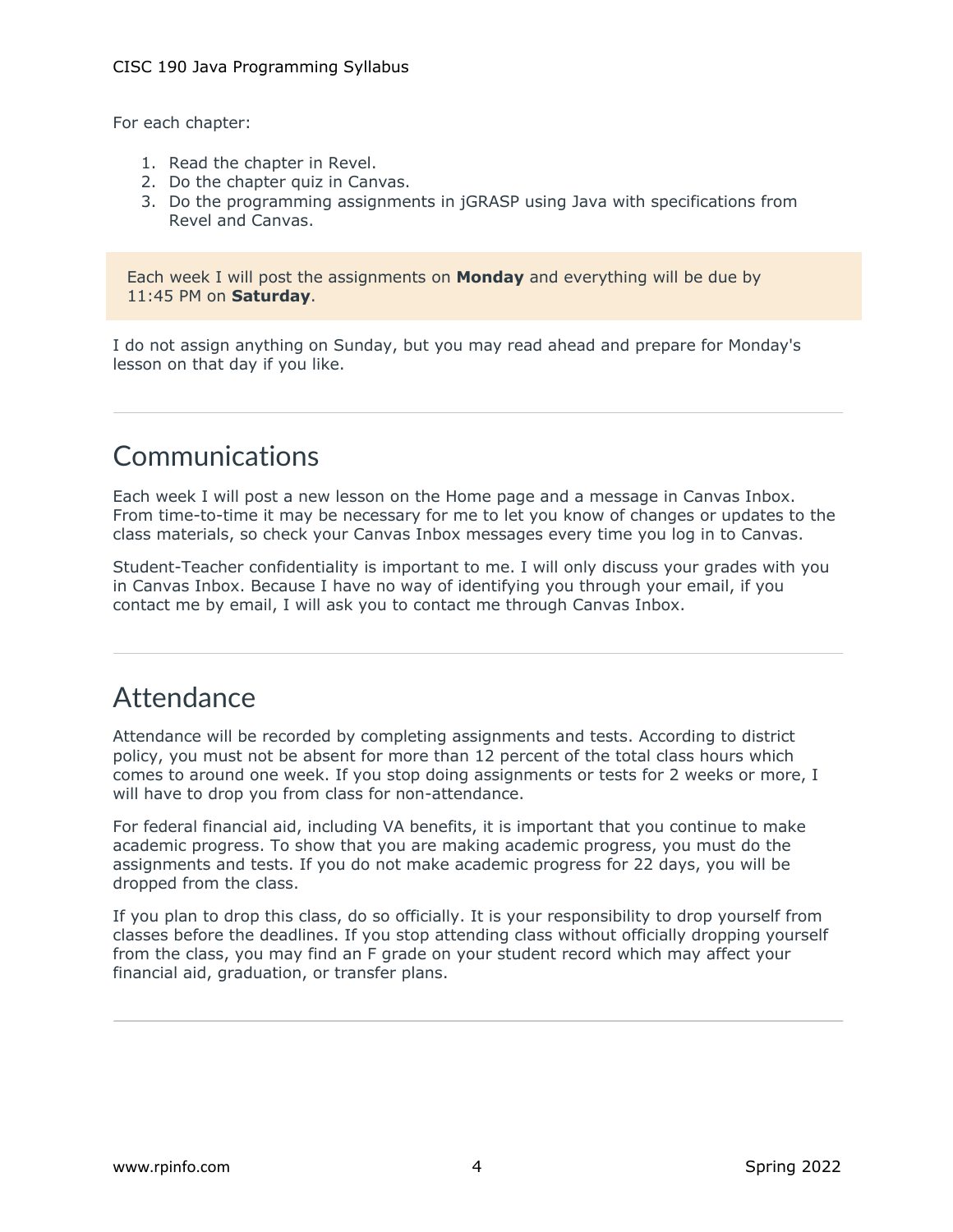# Grading

Everything in this class will fall into one of the following categories:

- **Exercises** (Revel) 10 percent
- **Programming Assignments** (PCs) 30 percent
- **Chapter Quizzes** 30 percent
- **Midterm and Final Exam & Project** 30 percent

Each item will be scored by calculating a percentage of the points earned over the possible points that could be earned for that item. The average of the scores for each category will be weighted as a percentage of your final grade to get a score from 0 to 100...

| <b>Score</b> | <b>Letter Grade</b> |
|--------------|---------------------|
| 100 to 90    | А                   |
| 89 to 80     | в                   |
| 79 to 70     | C                   |
| 69 to 60     | D                   |
| 59 to 0      | F                   |

I may not grade every programming assignment. If you skip a programming assignment, you will get a zero for that assignment. If you have questions about any of the programming assignments, please feel free to contact me about it.

Canvas records the scores for each item that I assign. It does not calculate your grade-- I have to do that at the end of the class.

If you have any questions about your scores or grade, contact me through Canvas Inbox.

## Important Notes

#### **Responsibility to Add, Drop, or Withdraw**

It is your responsibility to add, drop, or withdraw from classes before the deadlines stated in the class schedule. Petitions to add, drop, or withdraw after the deadline will not be approved without proof of circumstances beyond the student's control which made the student unable to meet the deadline. Lack of money to pay fees is not considered an extenuating circumstance. Students anticipating difficulty in paying fees before the add deadline should check with the Financial Aid Office about sources of funds or other alternatives for which they may be eligible.

#### **Classroom Behavior & Student Code of Conduct**

Students are expected to respect and obey standards of student conduct while in class or on the campus. The Student Code of Conduct, Disciplinary Procedure, and Student Due Process (policy 3100 and procedure 3100.2) can be found in the college catalog, student handbook, and the Office of the Dean of Student Affairs. Charges of misconduct and disciplinary sanctions may be imposed upon students who violate these standards of conduct or provisions of college regulations.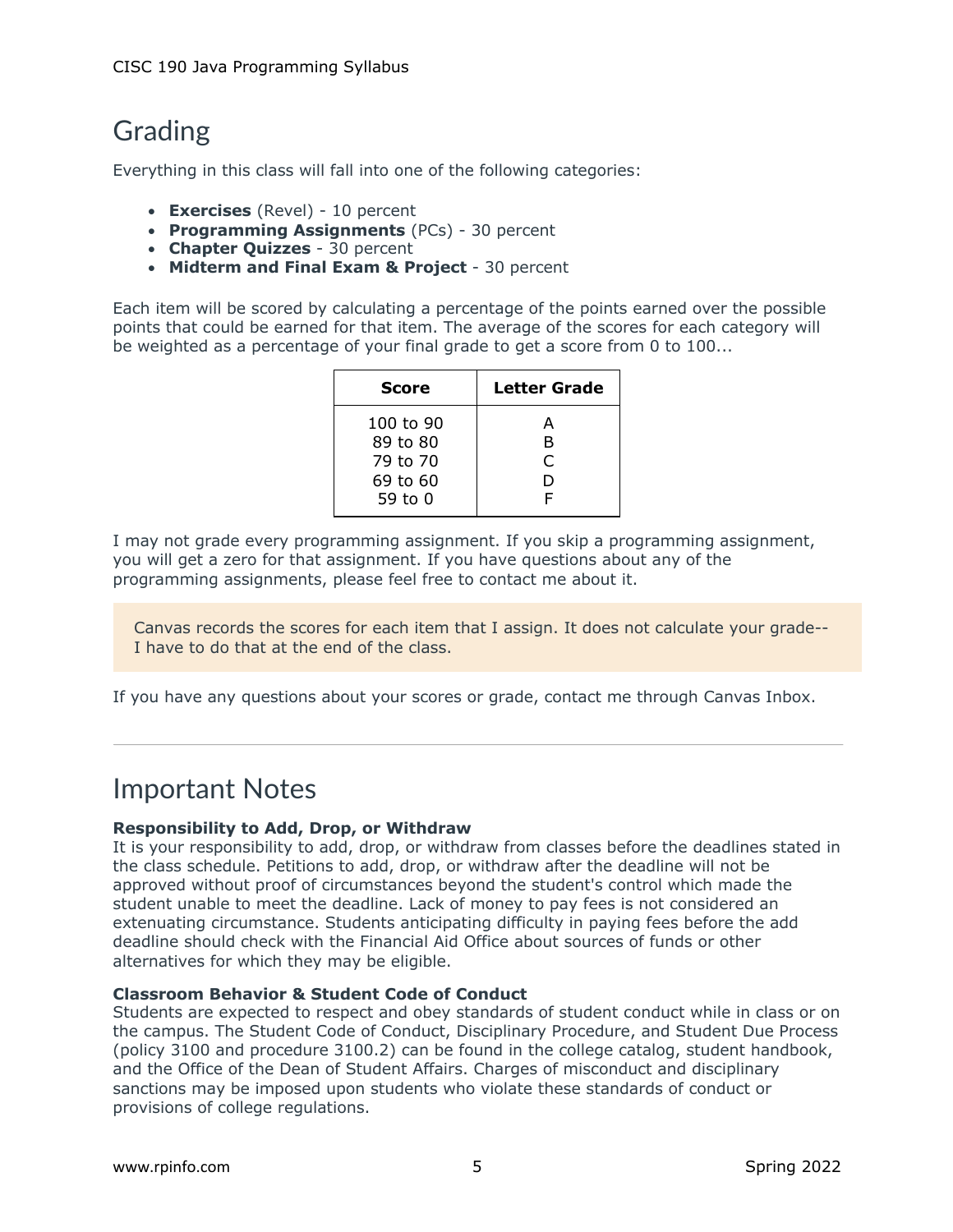#### **Academic Integrity**

This class will be conducted in accordance with the college Student Code of Conduct and basic standards of academic honesty. Cheating, plagiarism, or other forms of academic dishonesty are not acceptable and will not be tolerated. Violations of standards of academic honesty will be reported to the college disciplinary office for appropriate action.

#### **Accommodation of Disability**

Students with disabilities who may need academic accommodations should discuss options with me sometime during the first two weeks of class.

I have made every effort to make this course accessible to all students, including students with disabilities. If you encounter a problem accessing anything in this course, please contact me immediately. Students with disabilities should email me and contact the college's Disabled Students Programs and Services (DSPS) office.

## Changes to the Syllabus

From time to time this syllabus may need to be changed. I will notify the class of content changes when they occur and update the online version of this syllabus. I may not notify the class of changes and corrections that do not affect the class (e.g. correcting spelling, changing a font or paragraph format).